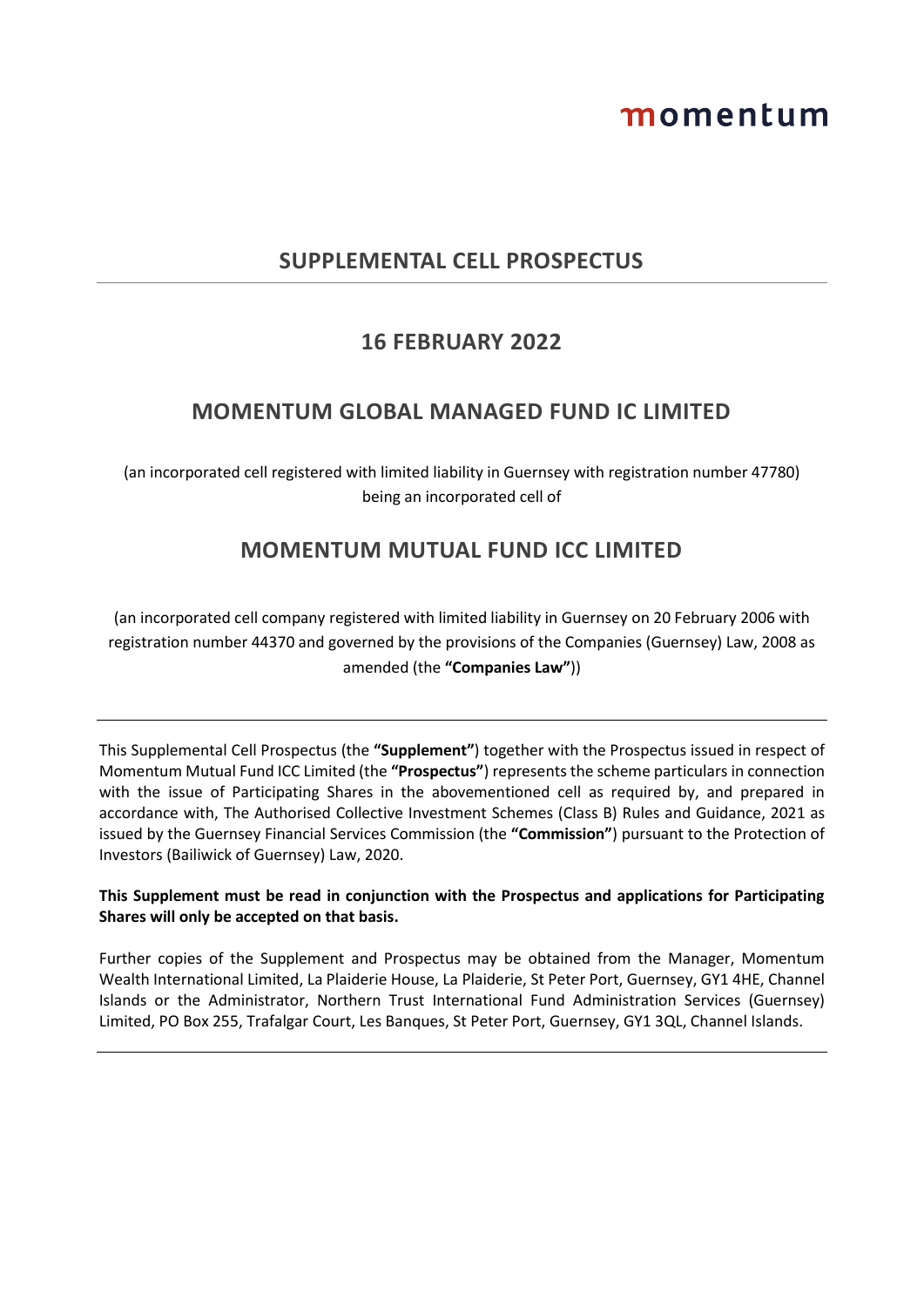This is a Supplement to the Prospectus of Momentum Mutual Fund ICC Limited (the "**Company**") relating to Momentum Global Managed Fund IC Limited (the "**Cell**"), an incorporated cell of the Company registered on 24 September 2007. The Cell was registered with the name "RMB Global Managed Fund IC Limited" and subsequently changed its name to "Momentum Global Managed Fund IC Limited" on 1 June 2011.

This Supplement contains information which is specific to the Cell. The Prospectus of the Company contains further important information in relation to the Company, its management and operation and its incorporated cells (the "**cells**") that applies to the Company as a whole and to each cell, including the Cell. This Supplement should be read in conjunction with the Prospectus of the Company and the Memorandum of Incorporation and Articles of Incorporation of the Cell (the "**Cell Articles**") and applications for Participating Shares will be accepted only on that basis. Copies of the Prospectus of the Company and the Cell Articles may be obtained from the Manager or the Administrator upon request.

Where not otherwise defined in this Supplement, capitalised terms shall bear the meaning ascribed to them in the Prospectus and/or the Cell Articles, as the context requires.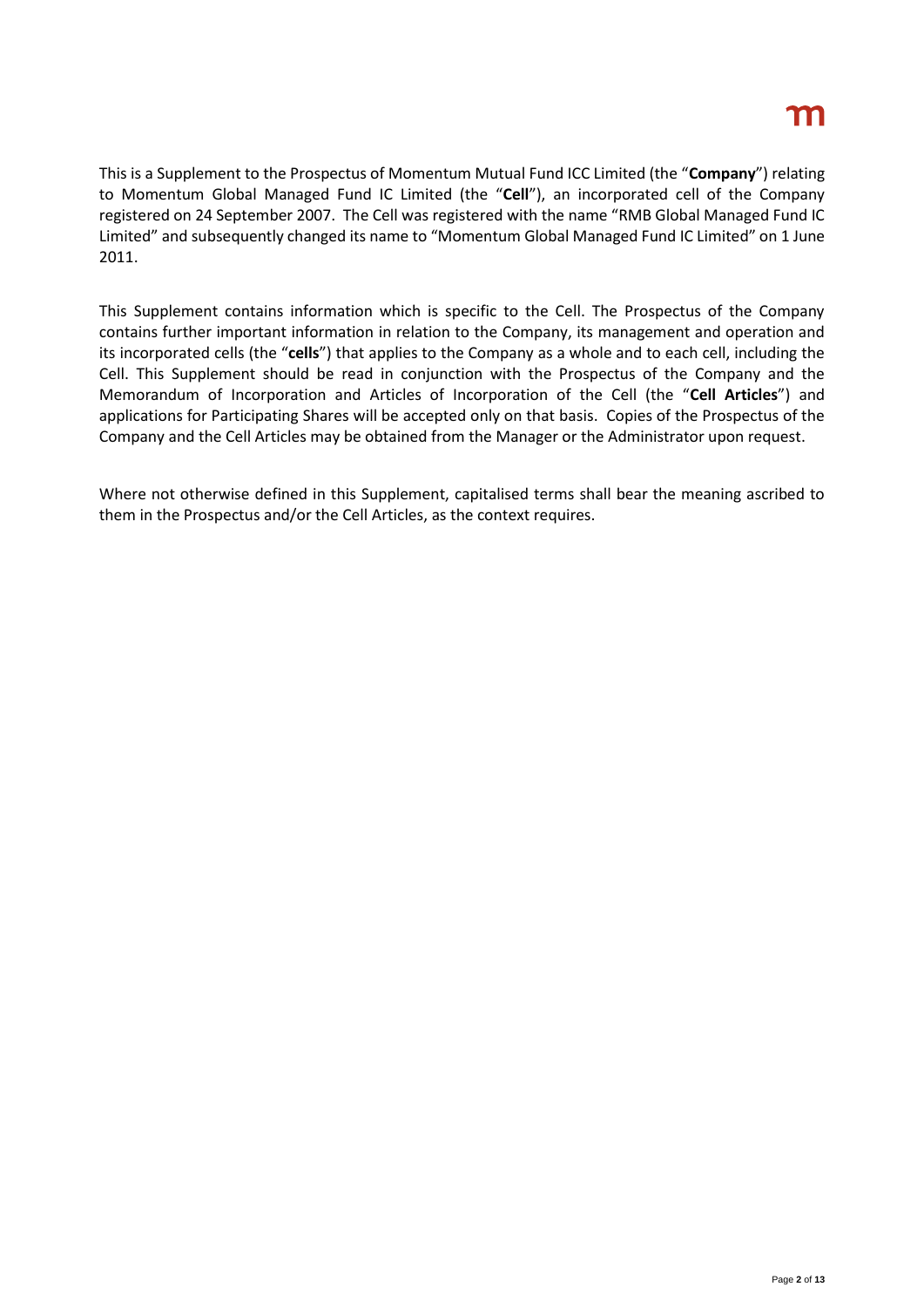# **INFORMATION SUMMARY**

| <b>Classes of Participating Shares:</b> | Means the different classes of participating redeemable<br>preference shares as may be issued to Shareholders in<br>accordance with the Cell Articles bearing such rights and<br>characteristics as set out hereto. Currently, the following Classes<br>of Participating Shares are issued in respect of the Cell:           |
|-----------------------------------------|------------------------------------------------------------------------------------------------------------------------------------------------------------------------------------------------------------------------------------------------------------------------------------------------------------------------------|
|                                         | Class A USD Shares, priced and valued in US Dollars.<br>Class B USD Shares, priced and valued in US Dollars.<br>Class C ZAR Shares, priced and valued in South African Rand.<br>Class D USD Shares, priced and valued in US Dollars.                                                                                         |
|                                         | Class B USD Shares are only available to investors who are subject<br>to a separate management or advisory arrangement with a<br>member company of MMI Holdings Limited and/or such other<br>persons as the Directors may determine from time to time.                                                                       |
|                                         | Class C ZAR Shares are only available to investors who are subject<br>to a separate management or advisory arrangement with a<br>member company of MMI Holdings Limited and/or such other<br>persons as the Directors may determine from time to time. Class<br>C ZAR Shares are not approved for promotion in South Africa. |
|                                         | Class D USD Shares are only available to Investors who are<br>subject to a separate management and advisory arrangement<br>with Momentum Consult (Pty) Limited.                                                                                                                                                              |
| <b>Class D Distribution Partner</b>     | means Momentum Consult (Pty) Limited in respect of the Class D<br>USD Shares.                                                                                                                                                                                                                                                |
| <b>Distribution Partner</b>             | means Momentum Wealth International Limited in respect of<br>the Class A USD Shares, Class B USD Shares and Class C ZAR<br>Shares.                                                                                                                                                                                           |
| Sub-Distribution Agreement              | means the sub-distribution agreement dated 22 January 2022<br>and entered into between the Company, the Manager and the<br>Class D Distribution Partner.                                                                                                                                                                     |
| <b>Subscription Price:</b>              | Participating Shares will be issued on any Dealing Day at prices<br>reflecting the NAV per Share of such Class as at the applicable<br>Valuation Point.                                                                                                                                                                      |
|                                         | For Class A USD Shares the Participating Shares will be issued on<br>any Dealing Day at prices reflecting the NAV per Share of such<br>Class as at the applicable Valuation Point.                                                                                                                                           |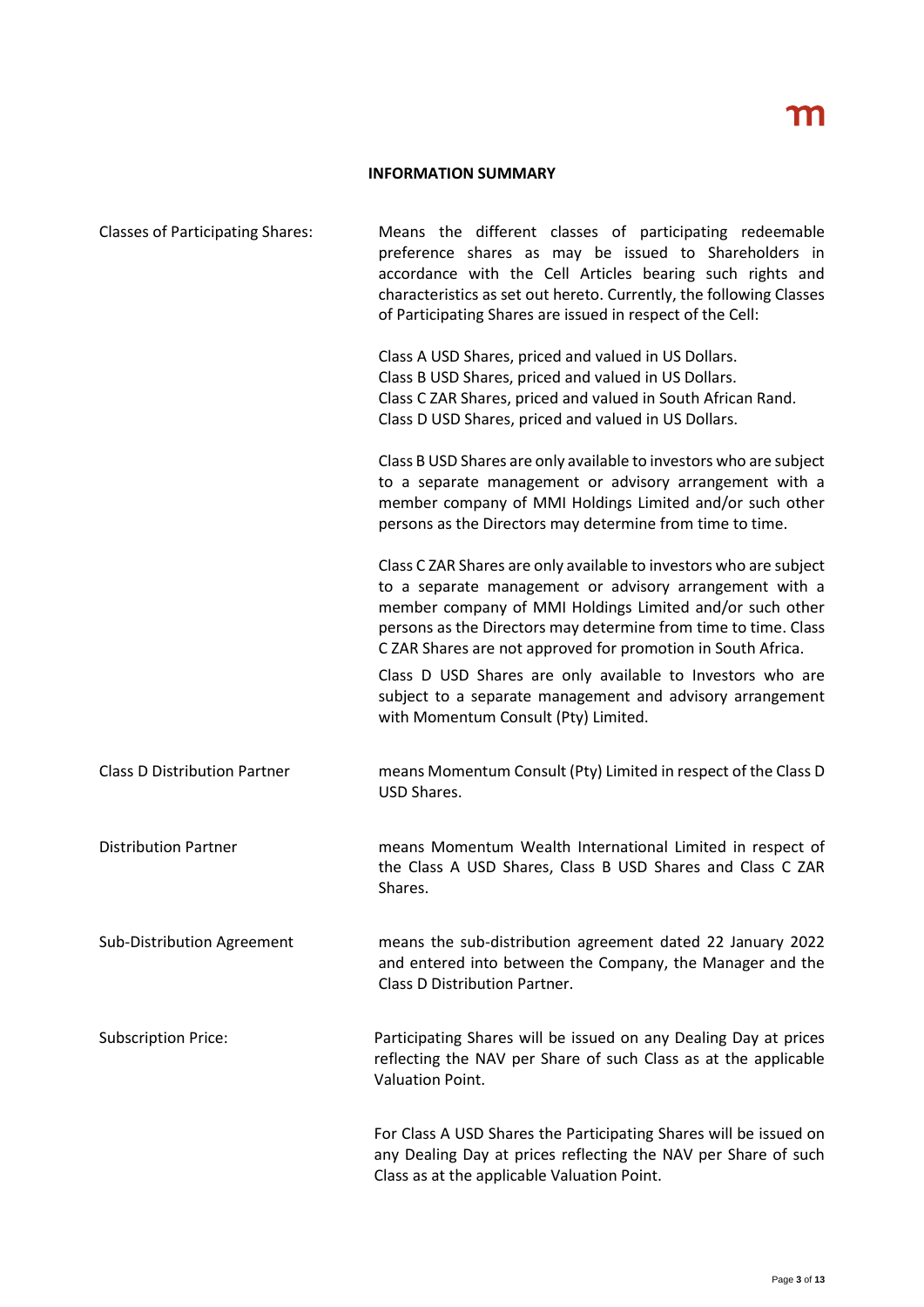| For Class B USD Shares the Participating Shares will be issued on |
|-------------------------------------------------------------------|
| any Dealing Day at prices reflecting the NAV per Share of such    |
| Class as at the applicable Valuation Point.                       |

For Class C ZAR Shares, the Participating Shares will be issued on any Dealing Day at prices reflecting the NAV per Share of such Class as at the applicable Valuation Point.

For Class D USD Shares, means during the initial offer period USD1.00 (or currency equivalent) per Participating Share. Following the initial offer period, the Participating Shares will be issued on any Dealing Day at prices reflecting the NAV per Share of such Class as at the applicable Valuation Point.

| <b>Subscription Charge:</b>    | Means 0% of the subscription amount.                                                                                                                                                                          |
|--------------------------------|---------------------------------------------------------------------------------------------------------------------------------------------------------------------------------------------------------------|
| Dealing Day:                   | Means each day that is a Business Day.                                                                                                                                                                        |
| Minimum Initial Investment:    | Means US\$7,500 (or currency equivalent) in respect of Class A<br>USD Shares and Class D USD Shares and US\$5,000,000 (or<br>currency equivalent) in respect of Class B USD Shares and Class C<br>ZAR Shares. |
| Minimum Subsequent Investment: | Means US\$500 (or currency equivalent).                                                                                                                                                                       |
| Minimum Redemption:            | Means not less than US\$10 (or currency equivalent).                                                                                                                                                          |
| Base Currency of the Cell:     | US Dollars.                                                                                                                                                                                                   |
| Dividend Policy:               | No dividends will be paid. All income received will be reinvested.                                                                                                                                            |

# **THE ATTENTION OF INVESTORS IS DRAWN TO THE RISK WARNINGS CONTAINED IN SECTION D AND WITHIN THE PROSPECTUS.**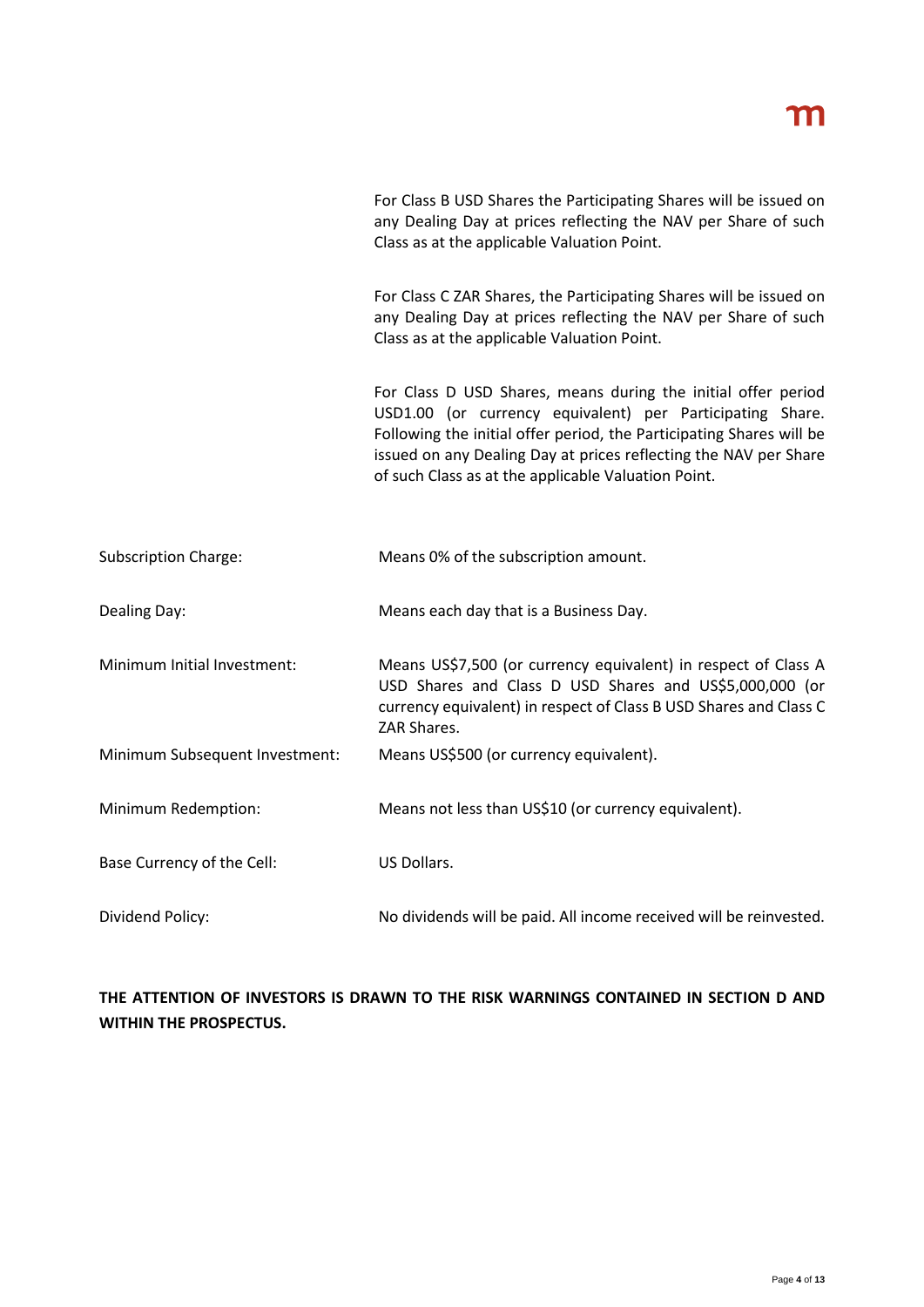#### **FUND CHARACTERISTICS**

### **A. Investment Objective**

The Cell is designed to offer a balance between capital preservation and capital appreciation over the medium to long term through investment in a diversified range of international asset classes and currencies. The Cell is ideally suited to investors with a medium risk tolerance with an investment horizon of 5 years or longer.

# **B. Investment Policy**

In seeking to achieve the investment objective the Cell will invest primarily in participatory interests of collective investment schemes or other similar schemes whose underlying portfolios provide exposure to a diversified portfolio of investments across a broad range of asset classes, currencies and market sectors, in varying proportions over time. These asset classes include cash, equity, fixed income, property, commodities and money market instruments. Asset allocation portfolios that provide an exposure to a combination of these asset classes may also qualify for inclusion in the Cell. The Cell may also invest in transferable securities which are classes of investments that are negotiable on a capital market such as (but not limited to) shares in companies or bond investments.

The Cell may invest in forward foreign currency exchange contracts for hedging purposes.

Subject to the provisions of the Rules and any associated regulatory guidance in relation to the prevention of double charging, the Cell may be invested in the units or shares of collective investment schemes which are managed or operated by the Manager, or the Investment Manager, or an associated company of the Manager or Investment Manager.

# **C. Investment Restrictions**

- (1) The Cell's exposure to asset classes through portfolios of collective investment schemes or other similar schemes, or transferable securities selected to represent an asset class will be as follows:
	- 30% 80% Equity
	- 0% 60% Cash and/or Money Market
	- 0% 70% Fixed Income
	- 0% 60% Property
	- 0% 20% Asset Allocation Portfolios
	- 0% 10% Commodities

Within the aforementioned spreads, exposure by the Cell to all asset classes, as well as any individual asset class, will be in varying proportions over time.

In certain market conditions or to accommodate anticipated Shareholder redemptions, the Manager may elect to temporarily maintain a higher degree of liquidity and exceed the Cell's intended Cash and/or Money Market limit. In such instances, the Manager will continue to exercise prudent diversification of the investment portfolio at all times.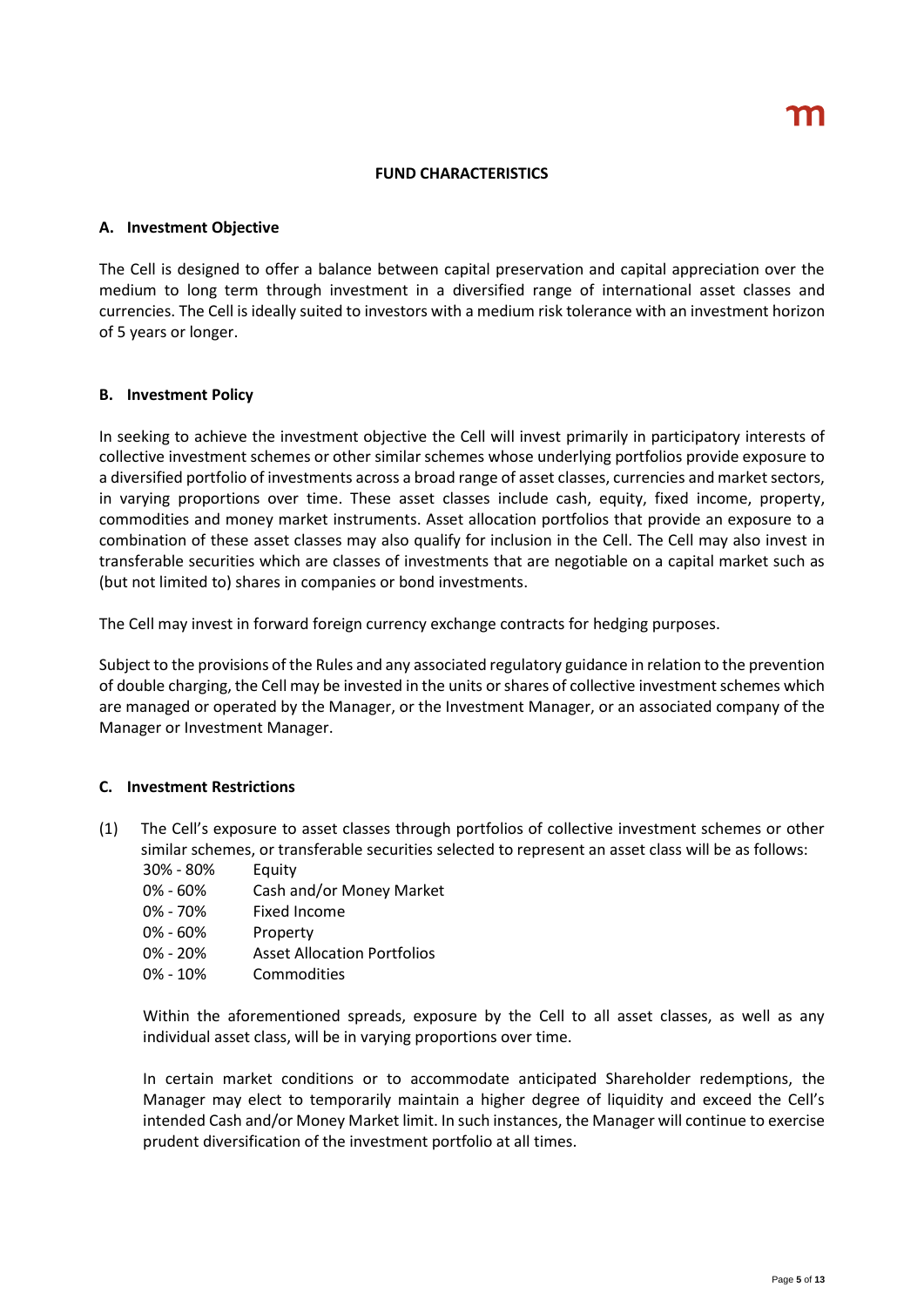- (2) The Cell will be invested in at least three collective investment schemes or other similar portfolios and will not invest in any one collective investment scheme in excess of 50% of the NAV of the Cell unless that scheme shall have appointed more than one sub-investment manager, in which case the limit shall be 70%.
- (3) The Cell will not invest in a fund of funds or a feeder fund.
- (4) All exchange traded funds (or other similar schemes held by the Cell) will be listed for trading on exchanges that have obtained full membership of the World Federation of Exchanges, or listed on exchanges that have been subject to the due diligence guidelines prescribed in Board Notice 90 of 2014 Chapter VI, or listed on exchanges (such as the New York and London Stock Exchanges) approved for this purpose by the Financial Sector Conduct Authority ("FSCA") of South Africa.
- (5) Investment in commodities will be restricted to instruments that track the performance of certain commodities that derive their value from precious metals (such underlying metals will be those defined in terms of the South African Precious Metals Act, 37 of 2005.) Such instruments will be listed and dealt with in accordance with the Exchange restrictions referred to above. For the avoidance of doubt, the Cell will not invest directly in physical commodities or soft commodities and investment in an instrument that compels the acceptance of physical delivery of a commodity is also prohibited.
- (6) The Cell will not include any derivative instruments with the exception of:
	- (i) Investment in forward foreign currency exchange contracts for the purpose of mitigating exchange rate risk against both the benchmark and the base currency.
	- (ii) Exchange-traded derivatives for the purpose of risk mitigation within the portfolio

Derivatives will not be used for speculative purposes or otherwise.

Unlisted derivative instruments will be limited to forward currency exchange contracts.

No uncovered positions will be allowed. Gearing and leveraging for investment purposes will not be allowed.

- (7) No borrowing will be undertaken by the Cell other than to meet short-term liquidity requirements in this Cell for the purpose of the payment of obligations in relation to the administration of the scheme relating to settlement of purchase and sale transactions and redemptions of Participating Shares. Borrowings will not exceed 10% of the NAV of the Cell. For such purpose the securities of the Cell may be pledged.
- (8) The risk profile of portfolios of collective investment schemes to qualify for inclusion in the Cell will be characterised by either:
	- (i) being authorised in terms of section 65 of the Collective Investment Schemes Control Act 2002 of South Africa; or
	- (ii) if not authorised in terms of section 65 of the Collective Investment Schemes Control Act 2002 of South Africa, the portfolio must meet the following minimum requirements: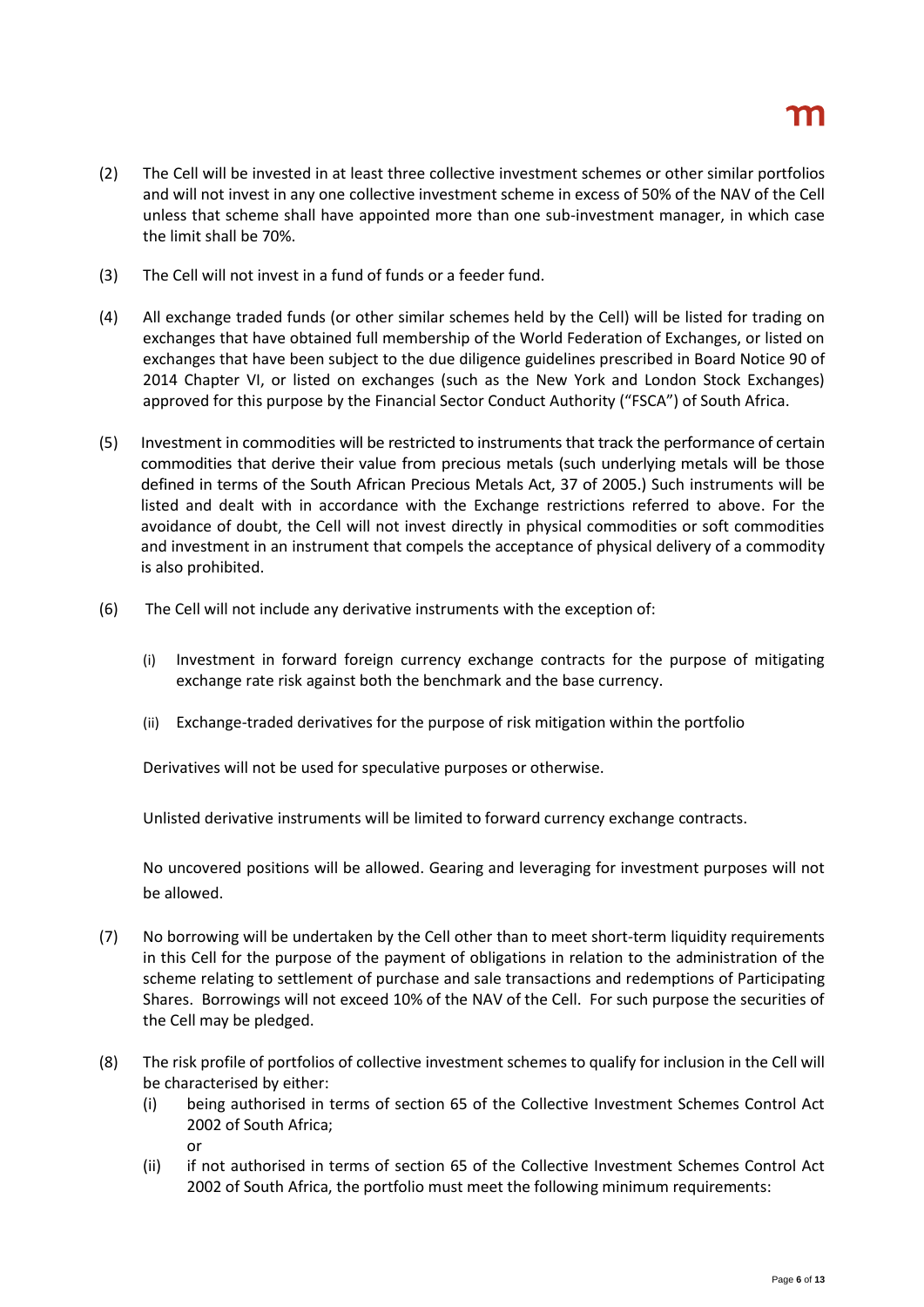- (a) 90% of equity securities held by the portfolios must be listed on exchanges that have obtained full membership of the World Federation of Exchanges or be listed on exchanges that have been subject to the due diligence guidelines prescribed in Board Notice 90 of 2014, Chapter VI or listed on exchanges (such as the New York and London Stock Exchanges) approved for this purpose by the FSCA;
- (b) borrowings permitted only to the amount of 10% of the value of the portfolios and such borrowings will only be undertaken for purposes of meeting obligations in relation to the administration of the scheme relating to settlement of purchase and sale transactions and redemptions of shares;
- (c) derivatives only permitted for purposes of efficient portfolio management of the portfolios;
- (d) unlisted derivative instruments only allowed for the portfolios as unlisted forward currency, interest rate or exchange rate swap transactions;
- (e) no uncovered derivative positions will be allowed for the portfolios;
- (f) no gearing (leveraging) will be allowed for the portfolios;
- (g) no scrip borrowing will be allowed for the portfolios; and
- (h) exchange traded funds and collective investment schemes that invest in synthetic instruments will not be allowed*.*
- (9) The Cell is prohibited from entering into any prime brokerage agreements.
- (10) The Cell will not hold any direct investment in real estate nor will it invest in interests in real estate (including options or rights) but may invest in shares in real estate companies and property collective investment schemes which themselves invest directly in real estate.
- (11) The Cell may not hold any collective investment schemes which are unregulated.
- (12) The Cell will not invest in exchange traded funds with leveraged exposure to underlying assets.
- (13) The Cell is not permitted to enter into any form of borrowing or loan arrangement with other cells of the Company nor other collective investment schemes of the Manager.

The Directors are permitted to amend the preceding investment objectives, policy and restrictions (including any borrowing and hedging powers) applicable to the Cell provided that no material changes shall be made without providing Shareholders with sufficient notice to enable them to redeem their Participating Shares before the amendment takes effect. Shareholders are not required to approve the amendment of the preceding investment objectives, policy and restrictions (including any borrowing and hedging powers) applicable to the Cell although the Directors reserve the right to seek approval if they consider it appropriate to do so. In seeking approval from the Shareholders as aforesaid the Directors may also request Shareholders to approve a general waiver of the aforementioned notice of the proposed amendments to the investment objectives, policy and restrictions (including any borrowing and hedging powers). Shareholders should note that the waiver, if passed, would apply to all Shareholders regardless of whether or not they voted in favour of the waiver. In any case, such approval(s) would be sought by means of an Extraordinary Resolution of the Cell.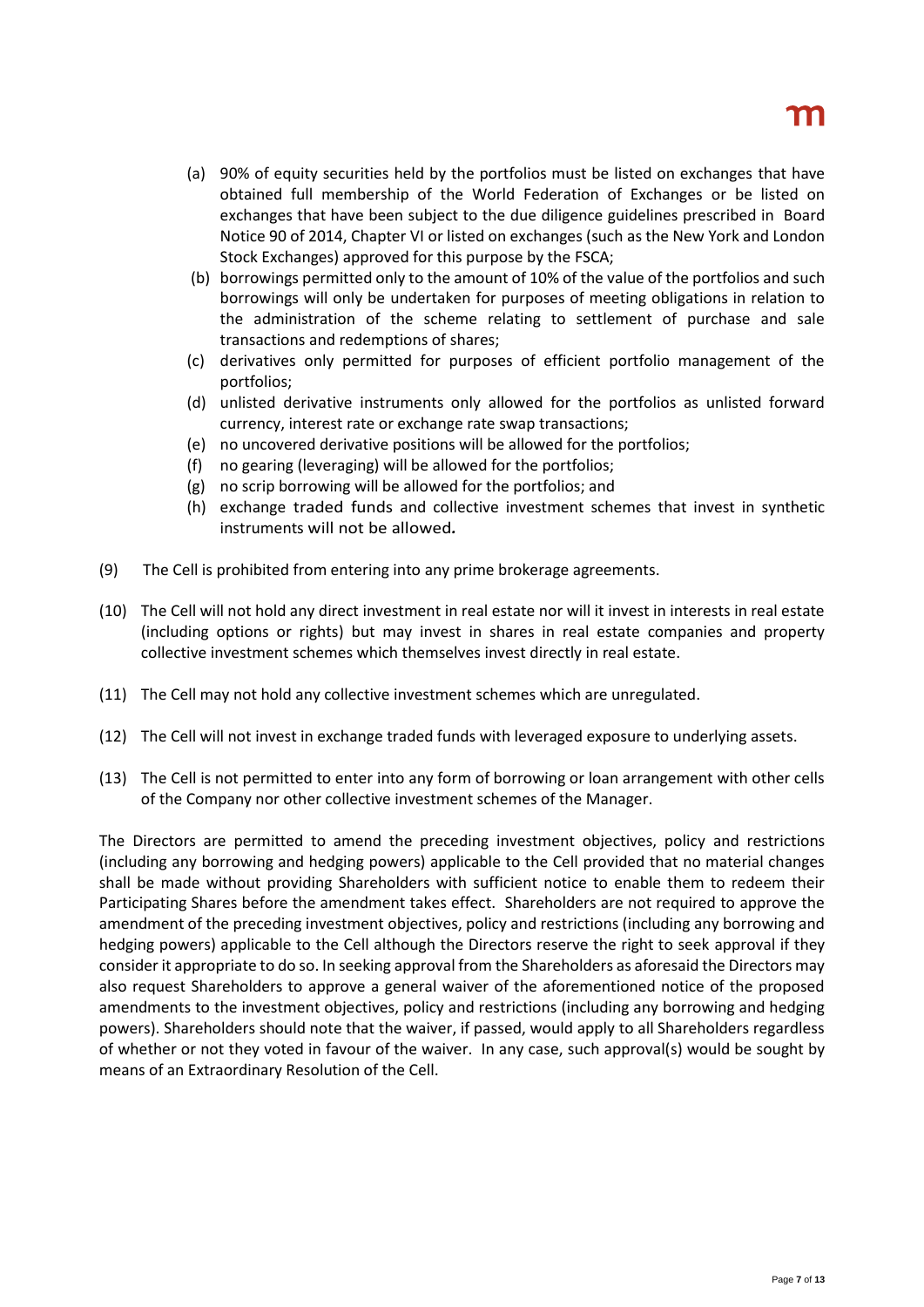### **D. Risk Warnings**

**Equity Investments Risk** - Investing in equity shares means the investor is taking a stake in the performance of that company, participating in the profits it generates by way of dividends and any increase in its value by way of a rise in its share price. If the company fails, however, all of the investor's investment may be lost with it. The share price does not reflect a company's actual value rather it is the stock market's view of a company's future earnings and growth potential, coupled with the level of demand for it, that drives the share price higher or lower as the case may be. Demand is a function of the market's assessment of which countries, industry sectors and individual companies offer the best prospects for growth. That assessment is influenced by a whole array of economic and political considerations.

**Currency Risk** - The rate of exchange between various currencies is a direct consequence of supply and demand factors as well as relative interest rates in each country, which are in turn materially influenced by inflation and the general outlook for economic growth. The investment return, expressed in the investor's domestic currency terms, may be positively or negatively impacted by the relative movement in the exchange rate of the investor's domestic currency unit and the currency units in which the Cell's investments are made. Investors are reminded that the Cell may have multiple currency exposure.

**Fixed Income Investments Risk** - The primary risk in relation to fixed income investment is that the issuer will default on payment of the interest when due or on repayment of the capital at maturity. If bought on issue and held to maturity then bonds issued by first world governments, supra-national institutions and first class financial institutions generally carry little default risk. In this circumstance, however, they become an illiquid investment. If access to the investor's money subsequently becomes necessary, only the current market value will be realisable. The current market value will depend on how interest rates and their future prospects have moved since the bond was issued. The level of market demand and supply will also play a part.

**Property Investment Risk** - Investments in property funds may involve stamp duty payable to governments, as well as poor liquidity. In the event of a sharp decline in property markets, property funds may suspend their NAV calculations as a result of heavy redemptions placed by investors which cannot be met due to the illiquidity of the underlying assets. Property investments also tend to involve a degree of gearing, which can reduce returns in periods of declining market values.

**Asset Allocation Portfolios Risk -** These portfolios invest in a combination of asset classes including but not limited to investments in the equity, bond, money and property markets. The underlying risk and return objectives of individual portfolios may vary as dictated by each portfolio's mandate and stated investment objective and strategy. In the event that the portfolio has a significant exposure to an illiquid asset class, redemptions may not necessarily be realised immediately.

**Commodities Investment Risk** - Investments in commodity funds may include precious metals. These goods tend to offer diversification away from conventional asset classes like bonds and equities. Investments in commodities may subject the Cell to greater volatility than instruments in traditional securities. The value of commodities may be affected by changes in overall market movements, commodity index volatility, changes in interest rates, or factors affecting a particular industry or commodity, such as embargoes, tariffs and international economic, political and regulatory developments.

**Concentration Risk -** Although it is the investment policy to diversify the Cell's investment portfolio, the Cell may at certain times hold a few, relatively large investments (in relation to its capital). The Cell could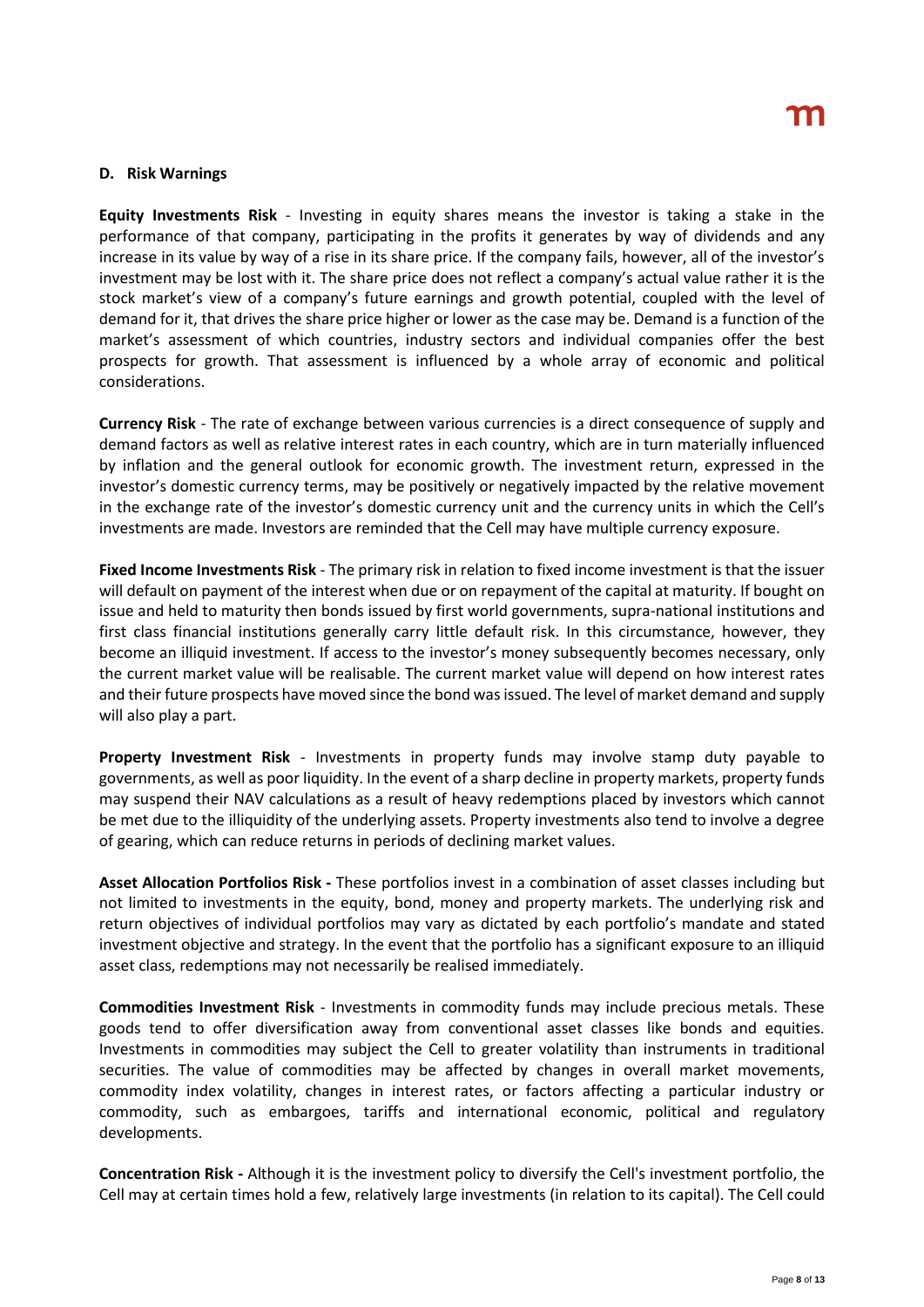be subject to significant losses if it holds a large position in a particular investment that declines in value or is otherwise adversely affected.

**Derivatives Risk** - Whilst derivative instruments, in the form of forward foreign currency exchange contracts, may be used for hedging purposes, the risk remains that the relevant instrument may not necessarily fully correlate to the investments in the Cell and accordingly not fully reflect changes in the value of the investment, giving rise to potential net losses.

Forward contracts are neither traded on exchanges nor standardised. Principals dealing in these markets are also not required to make markets in the currencies they trade, with the result that these markets may experience periods of illiquidity. Banks and dealers will normally act as principals and usually each transaction is negotiated on an individual basis.

# **General Risks**

- Past performance of any investment is not necessarily a guide to the future.
- Fluctuations in the value of underlying funds and the income from them and changes in interest rates mean that the value of the Cell and any income arising from it may fall as well as rise and is not guaranteed.
- Deductions of charges and expenses mean that you may not get back the amount you invested.
- The fees charged by service providers to the Cell and the underlying fund managers are not guaranteed and may change in the future.
- The risks inherent in investments, which are higher risk investments, are greater than for other investments. Such higher risk investments may be subject to sudden and large falls in value. Higher risk investments include, but are not limited to, investments in smaller companies, even in developed markets, investments in emerging markets or single country debt or equity funds and investments in non-investment grade debt.
- The Cell will contain shares or units in funds that invest internationally. The value of your investment and the income arising from it will therefore be subject to exchange rate fluctuations.
- The Cell may contain shares or units in funds that do not permit dealing every day. Investments in such funds will only be realisable on their dealing days. It is not possible to assess the proper market price of these investments other than on the relevant fund's dealing days.
- Borrowings for purposes of paying fund redemptions may require that the amount be secured by means of a pledge of securities held by the Cell. In such instance the Cell will carry a liability until such time that sufficient liquidity is raised in the Cell to repay the amount.
- The Directors may determine to issue further Classes of Participating Shares in the Cell with different rights attaching thereto and, in particular, although all Classes will benefit from the same underlying securities and investment objectives and policy different Classes may from time to time be subject to different fees payable. To the extent that the Cell has more than one Class of Participating Shares subject to different fees, the Administrator shall keep separate books and records for each Class of Participating Share and shall allocate the appropriate fees to each Class.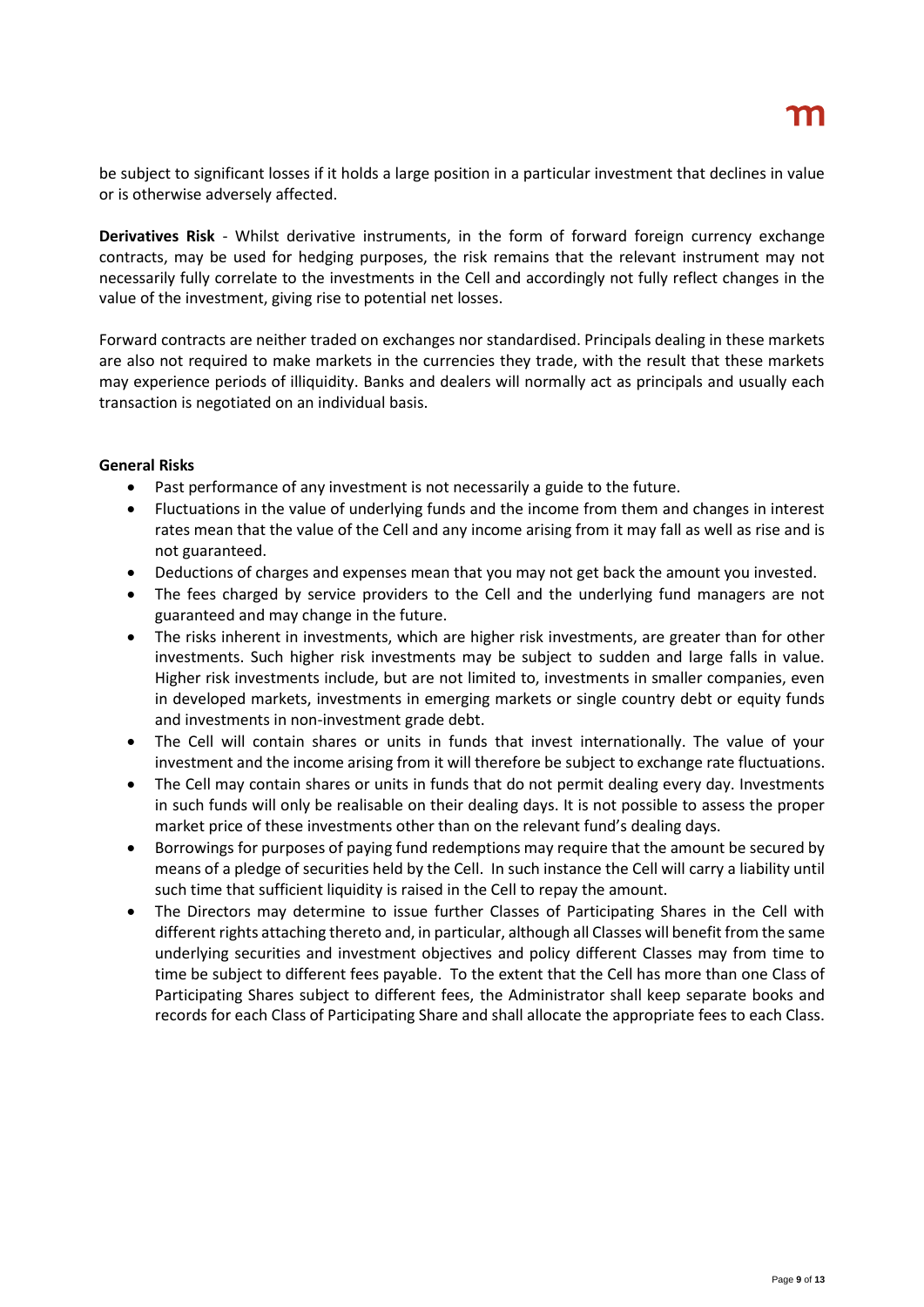# **E. Share Dealing**

*Subscriptions*: The application form to subscribe must be completed and received by the Administrator in accordance with the procedures set out in the Prospectus by no later than 12.00 noon (Guernsey time) on the Business Day immediately preceding the relevant Dealing Day. Cleared funds for subscription must be received by 4.00pm (Guernsey time) three Business Days after the relevant Dealing Day. Any applications received after these cut off times will be executed on the following Dealing Day.

*Redemptions*: Written notice to redeem must be received by the Administrator by no later than 12.00 noon (Guernsey time) on the Business Day immediately preceding the relevant Dealing Day. Subject to any liquidity constraints applicable to the Cell's investments, the proceeds of redemption will be paid to investors within five Business Days after the relevant Dealing Day. Any redemption requests received after these cut off times will be executed on the following Dealing Day.

Further details of the share dealing policies and procedures in respect of the Participating Shares, including the timeframes for the issuance of contract notes, are set out in the Prospectus of the Company.

# **F. Fees and Expenses**

# **Investment Management Fee**

Pursuant to the Investment Management Agreement, the Investment Manager is entitled to a fee for the services rendered to the Cell (the "**Investment Management Fee**"). In respect of the Class A USD Shares, the Investment Management Fee will be equal to 0.50% of the NAV of the Cell attributable to the Class A USD Shares per annum. In respect of the Class B USD, Class C ZAR and Class D USD Shares, the Investment Management Fee will be equal to 0.30% of the NAV of the Cell attributable to the Class B USD, Class C ZAR and Class D USD Shares per annum. The Investment Management Fee will accrue as at each Valuation Point, based on the current valuation and is payable monthly in arrears.

# **Management and Administration Fee**

Pursuant to the Management and Administration Agreements, the Manager and the Administrator shall be entitled to the payment of a fee (the "**Management and Administration Fee**") for the services rendered to the Cell. In respect of the Class A USD Shares, the Management and Administration Fee will be equal to 0.30% of the NAV of the Cell attributable to the Class A USD Shares per annum. In respect of the Class B USD, Class C ZAR and Class D USD Shares, the Management and Administration Fee will be equal to 0.21% of the NAV of the Cell attributable to the Class B USD, Class C ZAR and Class D USD Shares per annum. The Cell will be subject to a total minimum Management and Administration Fee of USD22,000 per annum to be pro-rated across all Classes. The Management and Administration Fee will accrue as at each Valuation Point, based on the current valuation of the Cell and is payable monthly in arrears.

#### **Distribution Partner Fee**

Pursuant to the Distribution Agreement and the Sub-Distribution Agreement, the Distribution Partners are entitled to receive a fee (the "**Distribution Partner Fee").**

In respect of the Class D USD Shares the Distribution Partner fee will be equal to 0.20%of the NAV of the Cell attributable to the Class D USD Shares per annum.

No Distribution Partner Fee will be accrued and charged in respect of the Class A USD, Class B USD, Class C ZAR Shares.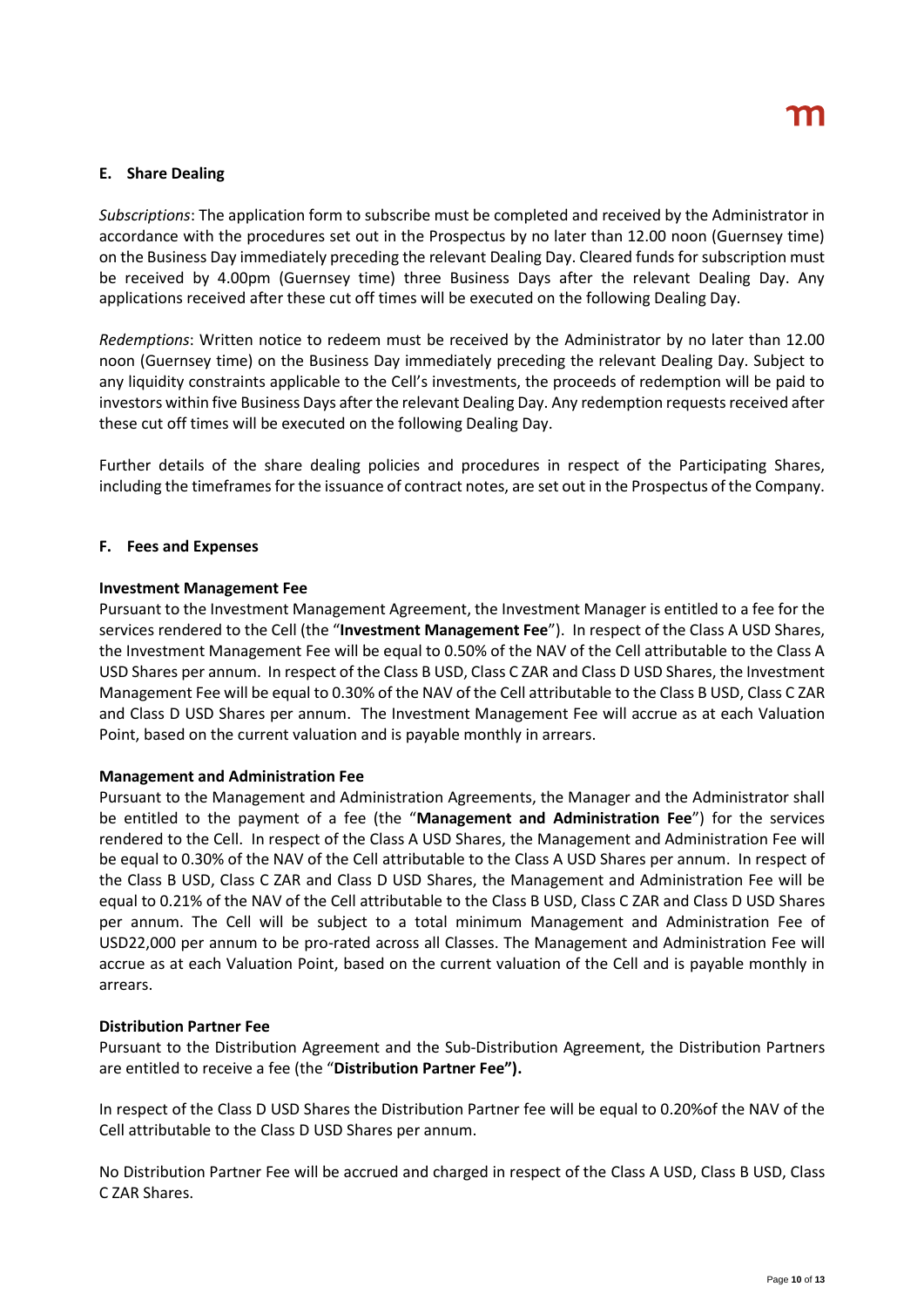The Distribution Partner Fee will accrue as at each Valuation Point, based on the current valuation and is payable monthly in arrears.

# **Custodian Fee**

Pursuant to the Custodian Agreement, the Custodian shall be entitled to the payment of a fee (the **"Custodian Fee"**) for the services rendered in connection with the Cell. The Custodian Fee will accrue as at each Valuation Point, based on the current valuation and is payable monthly in arrears.

The Custodian Fee will be chargeable on a sliding scale, in respect of all Share Classes, as follows:

| <b>Band</b>                                                                                                          | Fee (per annum)     |
|----------------------------------------------------------------------------------------------------------------------|---------------------|
| Up to US\$70m                                                                                                        | 0.04%               |
| From US\$70m to US\$140m                                                                                             | 0.03%               |
| Over US\$140 m                                                                                                       | 0.02%               |
| Minimum Custodian Fee                                                                                                | US\$8,000 per annum |
| The minimum Custodian Fee will be borne by the Classes on a pro rata basis by reference to their<br>respective NAVs. |                     |

Additional transaction fees may also apply. In addition the Custodian may be entitled to charge and recover transaction fees, external costs and third party fees (including sub-custodian fees) reasonably incurred and as agreed in advance by the Manager.

# **Fee Increases**

The above quoted fees which are directly payable by the Cell shall only be increased subject to Shareholders being provided with sufficient notice to enable them to redeem their Participating Shares before the amendment takes effect. Shareholders will not be required to approve increases in fees payable by the Cell although the Directors reserve the right to seek approval if they consider it appropriate to do so. In seeking approval from the Shareholders as aforesaid the Directors may also request Shareholders to approve a general waiver of the aforementioned notice. Shareholders should note that the waiver, if passed, would apply to all Shareholders regardless of whether or not they voted in favour of the waiver. In any case, such approval(s) would be sought by means of an Extraordinary Resolution of the Cell.

# **Transaction Fees**

Fees will be levied on all transactions placed in relation to the underlying assets of the Cell.

# **Directors' Fees**

The Directors' fees in respect of the Cell shall not exceed US\$20,000 in any twelve month period. In addition, the Directors shall be entitled to be repaid for all reasonable out of pocket expenses properly incurred by them in the performance of their duties to the Cell. Such fees and expenses shall be paid out of the assets of the Cell alone and not from the cellular assets of other Cells of the Company or assets of the Company itself.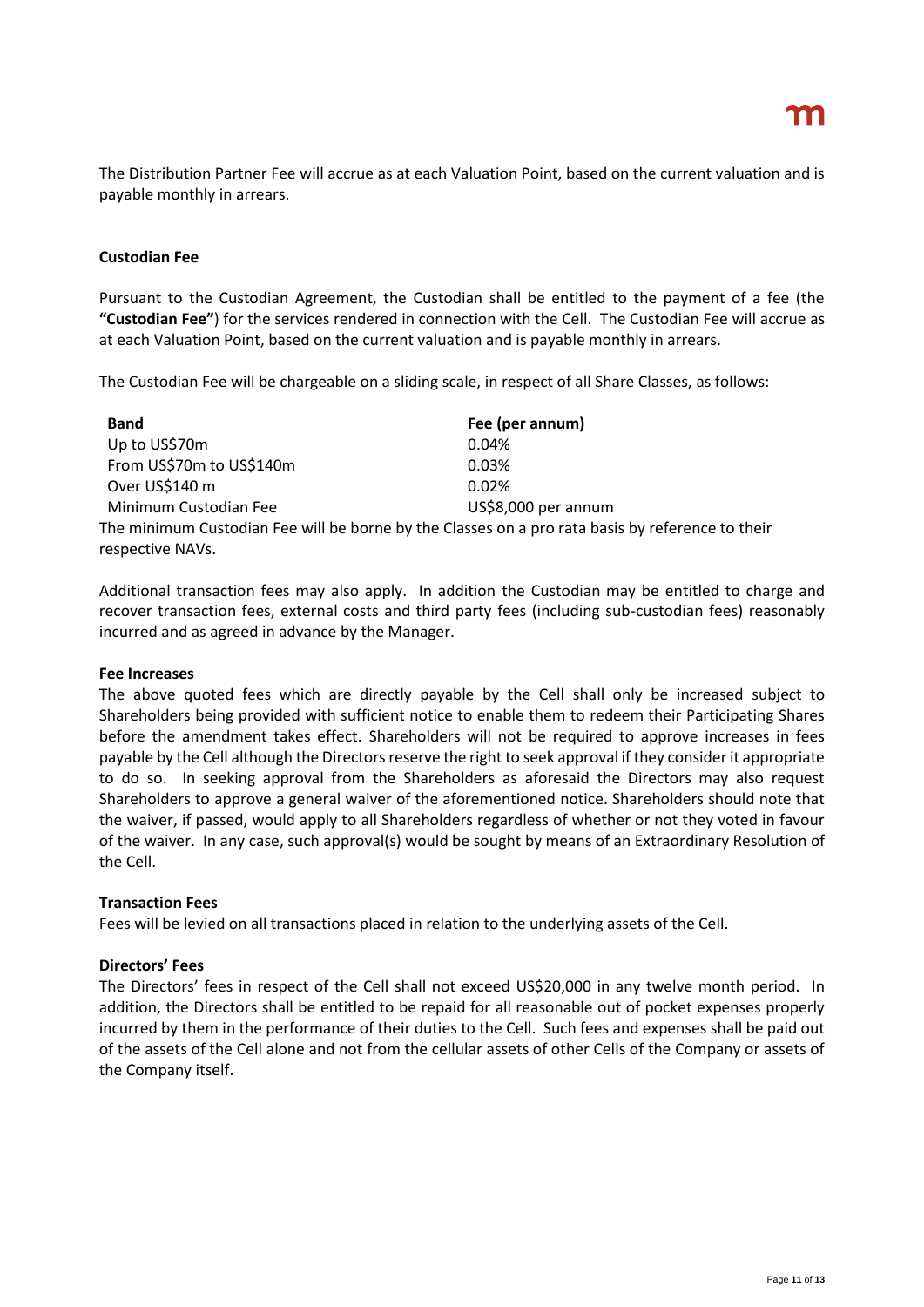### **G. Material Agreements**

The following agreements have been entered into and are (or may be) material to the Cell (in each case, as may be amended, modified or supplemented from time to time.

- 1. Authority Agreement dated 2 March 2011 (the **"Authority Agreement"**) between the Cell and the Company. Pursuant to this agreement the Company has agreed to act on behalf of the Cell in respect of the negotiation, amendment and execution of principal agreements with service providers and to take such actions as necessary to perform the Company's obligations (duly acting on behalf of the Cell) as prescribed under those agreements. The Authority Agreement may be terminated, amongst other things, by either party giving the other not less than 30 days' notice in writing, so as to expire on the last day of any calendar month.
- 2. Distribution Agreement dated 1 June 2011 (the "**Distribution Agreement**") between the Cell and Momentum Wealth International Limited (the "**Distribution Partner**" but is also referred to herein as the Manager). The Distribution Partner shall have the exclusive rights to promote and market the Cell and shall provide its services in the promotion, marketing and advertising of the Cell. The Distribution Partner shall indemnify the Cell in respect of all claims arising out of the activities of the Distribution Partner in relation to the Cell. The Agreement is terminable inter-alia, on six months' notice given by either party.
- 3. The Sub-Distribution Agreement dated 22 January 2022 (the "Sub-Distribution Agreement") between the Cell, the Manager and the Class D Distribution Partner pursuant to which the Distribution Partner has appointed the Class D Distribution Partner as distribution partner for the Class D USD Shares and the Class D Distribution Partner shall have the exclusive rights to promote and market the Class D USD Shares of the Cell and shall provide its services in the promotion, marketing and advertising of the Class D USD Shares. The Class D Distribution Partner shall indemnify the Cell in respect of all claims arising out of the activities of the Class D Distribution Partner in relation to the Class D USD Shares. The Agreement is terminable inter-alia, on six months' notice given by either party.

# **H. Regulatory Position**

The Company and the Cell are authorised as a Class B Collective Investment Scheme by the Guernsey Financial Services Commission under the Protection of Investors (Bailiwick of Guernsey) Law, 2020. In giving this authorisation the Guernsey Financial Services Commission does not vouch for the financial soundness of the Company or the Cell or for the correctness of any of the statements made or opinions expressed with regard to them.

The Company, the Class A USD Shares and the Class B USD Shares of the Cell have been approved for promotion in South Africa by the Financial Sector Conduct Authority (previously the Financial Services Board) of South Africa under section 65 of the Collective Investment Schemes Control Act 2002. Investors resident in the Republic of South Africa should read the schedule of Regulatory Similarities and Differences as set out under separate cover.